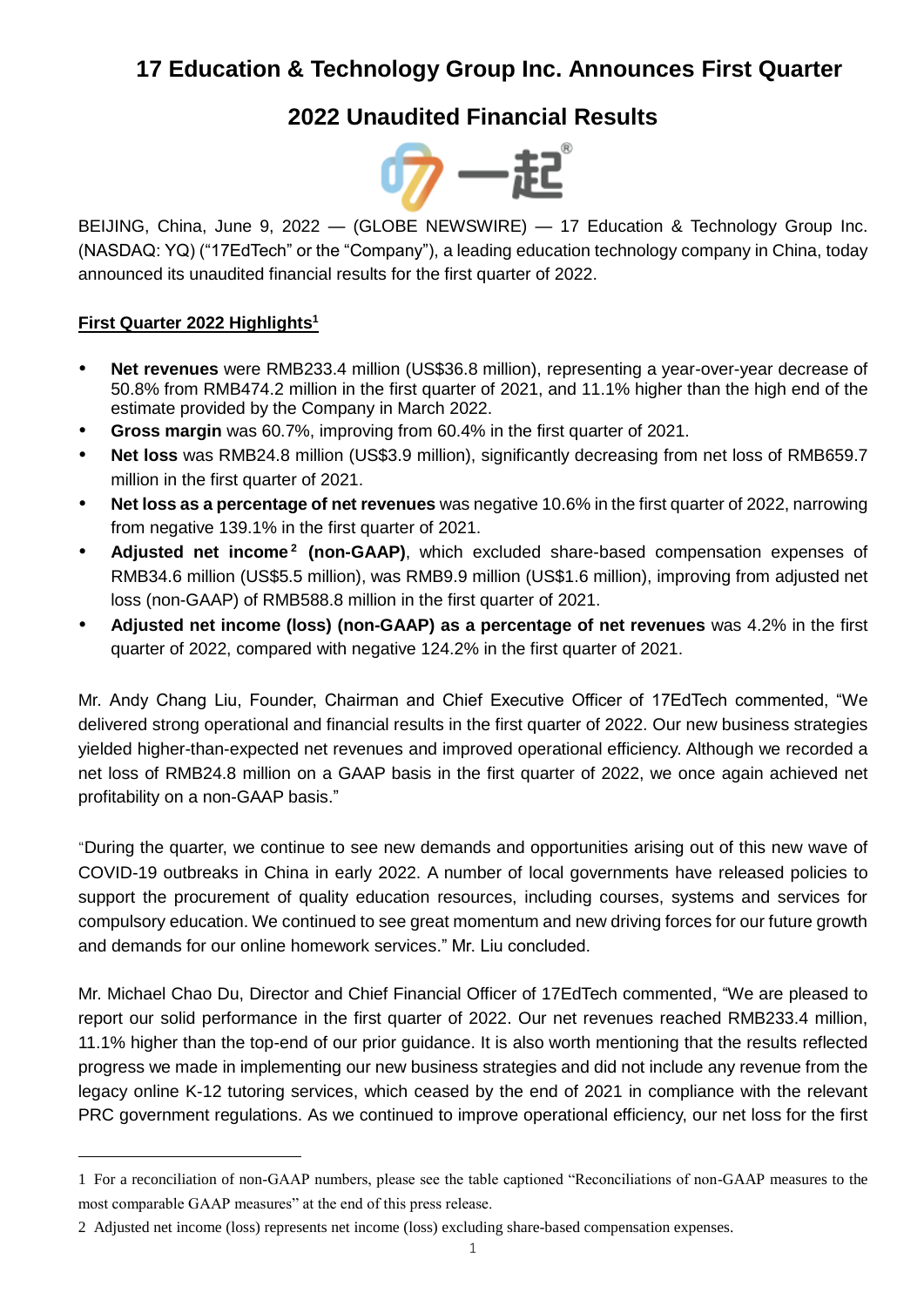quarter of 2022 was RMB24.8 million, significantly narrowing from net loss of RMB659.7 million in the first quarter of 2021, and we recorded a positive adjusted net income (non-GAAP) of RMB9.9 million. We are glad to see that our business is moving in the right direction in a healthy and sustainable way."

#### **First Quarter 2022 Unaudited Financial Results**

#### *Net Revenues*

Net revenues for the first quarter of 2022 were RMB233.4 million (US\$36.8 million), representing a yearover-year decrease of 50.8% from RMB474.2 million in the first quarter of 2021, mainly due to the cessation of the Company's online K-12 tutoring services by the end of 2021 in order to be compliant with the latest PRC regulations, which prohibit the provision of tutoring services relating to academic subjects to K-12 students. Excluding net revenue from online K-12 tutoring services, net revenues increased significantly from RMB11.2 million to RMB233.4 million during the same period. The majority of net revenues for the first quarter of 2022 were from the Company's personalized self-directed learning products and to a less extent from its teaching and learning software as a service ("SaaS") products, for which it takes a longer time to finish the bidding process and to deliver the SaaS offerings as the primary clients of SaaS solutions are educational authorities and public schools.

## *Cost of Revenues*

Cost of revenues for the first quarter of 2022 was RMB91.8 million (US\$14.5 million), representing a yearover-year decrease of 51.1% from RMB187.6 million in the first quarter of 2021, which was largely in line with the decrease in net revenues due to the cessation of the Company's online K-12 tutoring services under the new regulatory and business environment.

#### *Gross Profit and Gross Margin*

Gross profit for the first quarter of 2022 was RMB141.7 million (US\$22.3 million), representing a yearover-year decrease of 50.6% from RMB286.6 million in the first quarter of 2021.

Gross margin for the first quarter of 2022 was 60.7%, improving from 60.4% in the first quarter of 2021.

# *Total Operating Expenses*

The following table sets forth a breakdown of operating expenses by amounts and percentages during the periods indicated (in thousands, except for percentages):

|                                     | For the three months ended March 31. |        |            |            |       |            |
|-------------------------------------|--------------------------------------|--------|------------|------------|-------|------------|
|                                     | 2021                                 |        | 2022       |            |       | Year-over- |
|                                     | <b>RMB</b>                           | %      | <b>RMB</b> | <b>USD</b> | %     | year       |
| Sales and marketing expenses        | 613.527                              | 129.4% | 21.997     | 3.470      | 9.4%  | $-96.4%$   |
| Research and development expenses   | 209.927                              | 44.3%  | 97.476     | 15.376     | 41.8% | $-53.6%$   |
| General and administrative expenses | 129,718                              | 27.4%  | 51,301     | 8.093      | 22.0% | $-60.5%$   |
| <b>Total operating expenses</b>     | 953,172                              | 201.1% | 170,774    | 26,939     | 73.2% | $-82.1%$   |

Total operating expenses for the first quarter of 2022 were RMB170.8 million (US\$26.9 million), including RMB34.6 million (US\$5.5 million) of share-based compensation expenses, representing a year-over-year decrease of 82.1% from RMB953.2 million in the first quarter of 2021.

Sales and marketing expenses for the first quarter of 2022 were RMB22.0 million (US\$3.5 million), including RMB4.0 million (US\$0.6 million) of share-based compensation expenses, representing a year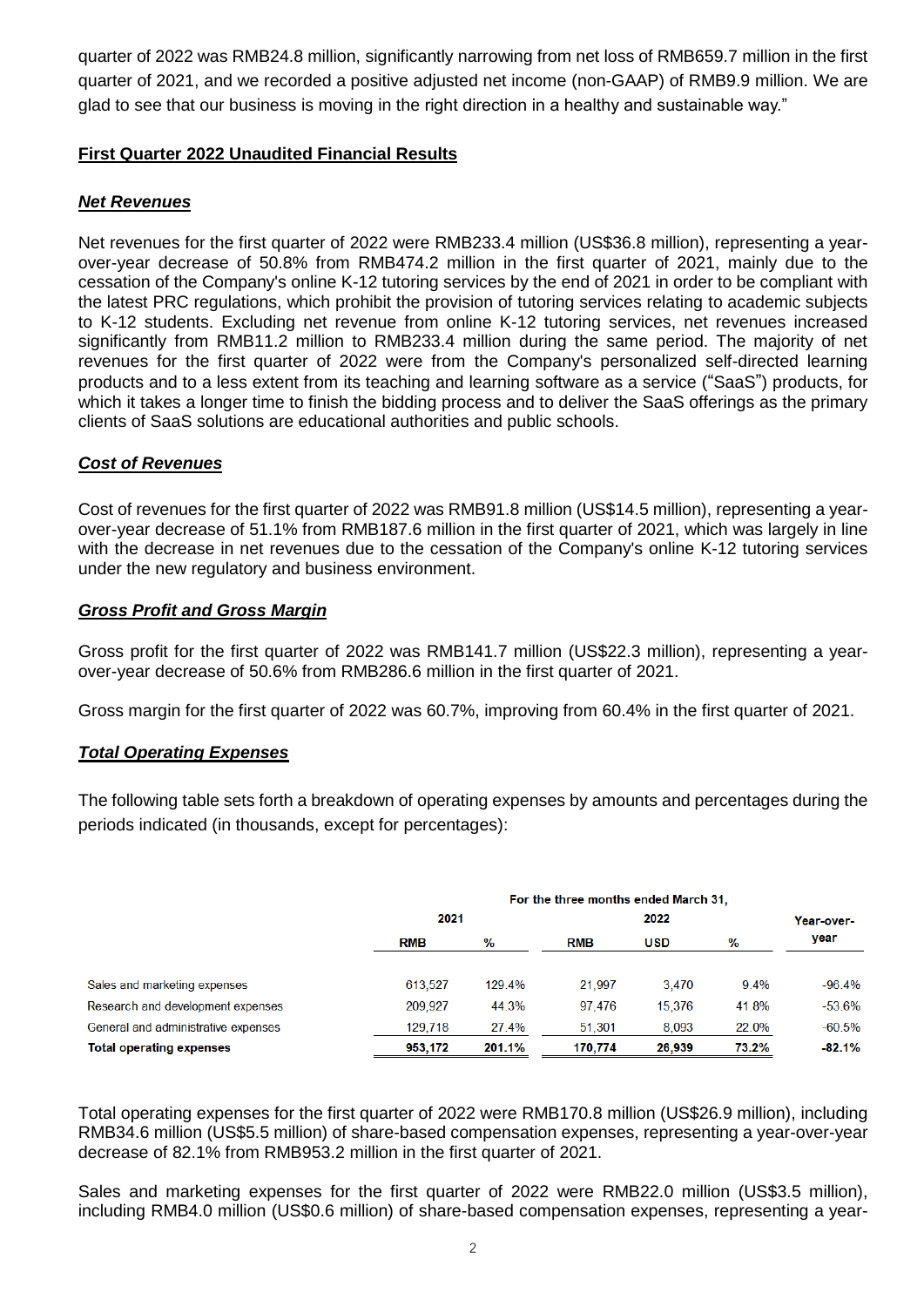over-year decrease of 96.4% from RMB613.5 million in the first quarter of 2021. This was mainly due to the decreases in promotional course expenses and advertising expenditures as a result of the changes in regulatory environment, as well as staff optimization in line with business adjustment.

Research and development expenses for the first quarter of 2022 were RMB97.5 million (US\$15.4 million), including RMB7.2 million (US\$1.1 million) of share-based compensation expenses, representing a yearover-year decrease of 53.6% from RMB209.9 million in the first quarter of 2021. The decrease was primarily attributable to staff optimization in line with business adjustment.

General and administrative expenses for the first quarter of 2022 were RMB51.3 million (US\$8.1 million), including RMB23.5 million (US\$3.7 million) of share-based compensation expenses, representing a yearover-year decrease of 60.5% from RMB129.7 million in the first quarter of 2021. The decrease was primarily due to staff optimization in line with business adjustment.

#### *Loss from Operations*

Loss from operations for the first quarter of 2022 was RMB29.1 million (US\$4.6 million), compared with RMB666.6 million in the first quarter of 2021. Loss from operations as a percentage of net revenues for the first quarter of 2022 was negative 12.5%, improving from negative 140.5% in the first quarter of 2021.

## *Net Loss*

Net loss for the first quarter of 2022 was RMB24.8 million (US\$3.9 million), compared with net loss of RMB659.7 million in the first quarter of 2021. Net loss as a percentage of net revenues was negative 10.6% in the first quarter of 2022, compared with negative 139.1% in the first quarter of 2021.

## *Adjusted Net Income (Loss) (non-GAAP)*

Adjusted net income (non-GAAP) for the first quarter of 2022 was RMB9.9 million (US\$1.6 million), compared with adjusted net loss (non-GAAP) of RMB588.8 million in the first quarter of 2021. Adjusted net income (loss) (non-GAAP) as a percentage of net revenues was 4.2% in the first quarter of 2022, substantially improving from negative 124.2% in the first quarter of 2021.

Please refer to the table captioned "Reconciliations of non-GAAP measures to the most comparable GAAP measures" at the end of this press release for a reconciliation of net loss under U.S. GAAP to adjusted net income (loss) (non-GAAP).

#### **Business Outlook**

Based on our current estimates, total net revenues for the second quarter of 2022 are expected to be between RMB100 million and RMB120 million. The estimated total net revenues for the second quarter of 2022 are derived entirely from the ongoing businesses after the Company's business transformation and, as mentioned above, do not include revenues from the legacy online K-12 tutoring services. This estimated range represents a significant increase year-over-year when compared with the relatively small base of the net revenue generated from non-online K-12 tutoring services for the second quarter of 2021.

The above forecast reflects 17EdTech's current and preliminary view and is therefore subject to change. Please see the section titled "Safe Harbor Statement" below for the factors that could cause actual results to differ materially from those contained in any forward-looking statement.

#### **Conference Call Information**

The Company will hold a conference call on Thursday, June 9, 2022 at 9:00 p.m. U.S. Eastern Time (Friday, June 10, 2022 at 9:00 a.m. Beijing time) to discuss the financial results for the first quarter of 2022.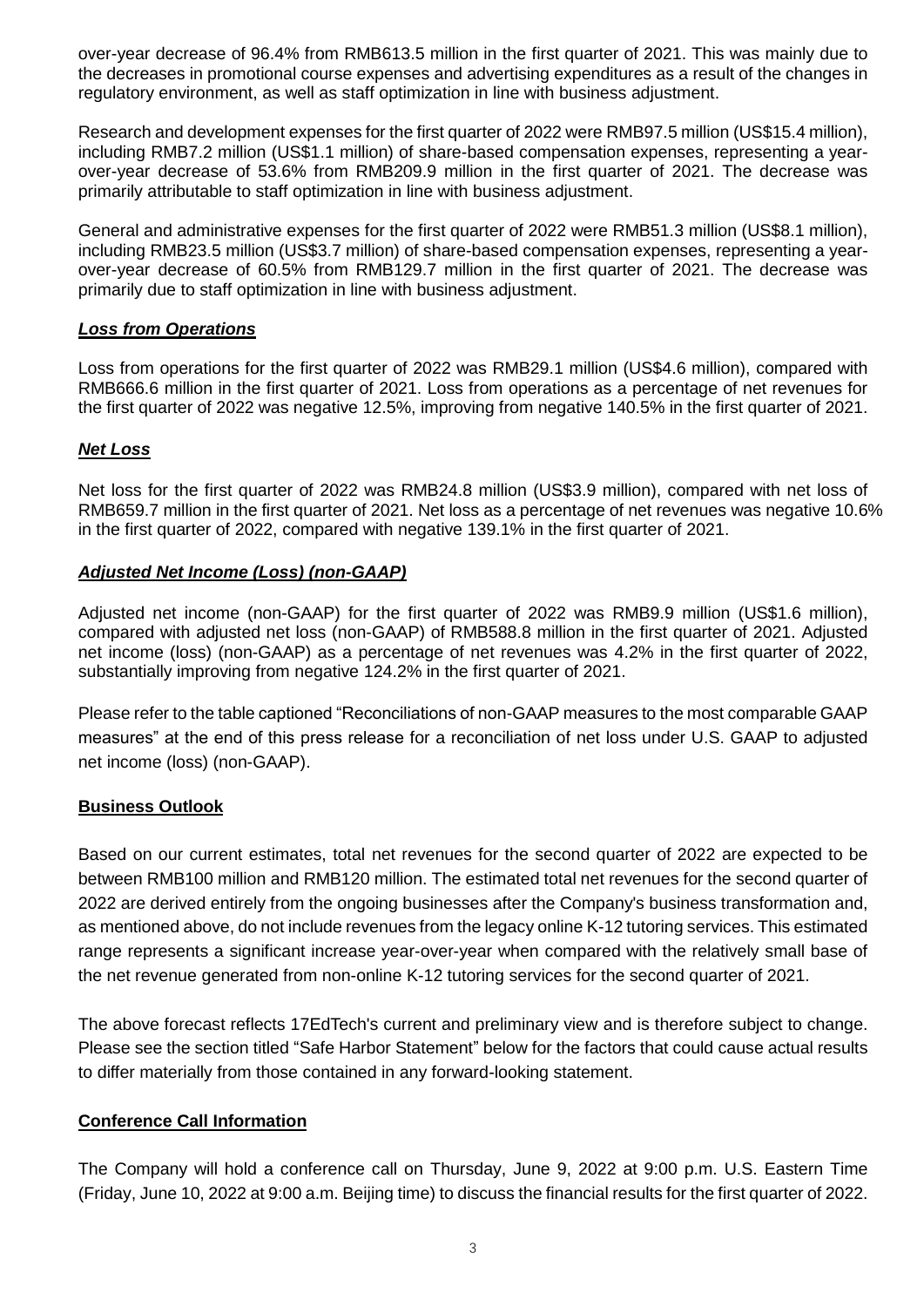Please note that all participants will need to preregister online prior to the conference call to receive the dial-in details.

Please note that participants need to pre-register for the conference call participation by navigating to [http://apac.directeventreg.com/registration/event/6769505.](http://apac.directeventreg.com/registration/event/6769505) Once preregistration has been completed, participants will receive dial-in numbers, an event passcode, and a unique registrant ID.

To join the conference call, please dial the number you receive, enter the event passcode followed by your unique registrant ID, and you will be joined to the conference call instantly.

A telephone replay will be available two hours after the conclusion of the conference call through June 17, 2022. The dial-in details are:

International: +61 2 8199 0299 U.S. toll free: 185 5452 5696 Passcode: 6769505

Additionally, a live and archived webcast of this conference call will be available at [https://ir.17zuoye.com/.](https://ir.17zuoye.com/)

# **Non-GAAP Financial Measures**

17EdTech's management uses adjusted net income (loss) as a non-GAAP financial measure to gain an understanding of 17EdTech's comparative operating performance and future prospects.

Adjusted net income (loss) represents net loss excluding share-based compensation expenses and such adjustment has no impact on income tax.

Adjusted net income (loss) is used by 17EdTech's management in their financial and operating decisionmaking as a non-GAAP financial measure, because management believes it reflects 17EdTech's ongoing business and operating performance in a manner that allows meaningful period-to-period comparisons. 17EdTech's management believes that such non-GAAP measure provides useful information to investors and others in understanding and evaluating 17EdTech's operating performance in the same manner as management does, if they so choose. Specifically, 17EdTech believes the non-GAAP measure provides useful information to both management and investors by excluding certain charges that the Company believes are not indicative of its core operating results.

The non-GAAP financial measure has limitations. It does not include all items of income and expense that affect 17EdTech's income from operations. Specifically, the non-GAAP financial measure is not prepared in accordance with GAAP, may not be comparable to non-GAAP financial measures used by other companies and, with respect to the non-GAAP financial measure that excludes certain items under GAAP, does not reflect any benefit that such items may confer to 17EdTech. Management compensates for these limitations by also considering 17EdTech's financial results as determined in accordance with GAAP. The presentation of this additional information is not meant to be considered superior to, in isolation from or as a substitute for results prepared in accordance with US GAAP.

# **Exchange Rate Information**

The Company's business is primarily conducted in China and all of the revenues are denominated in Renminbi ("RMB"). However, periodic reports made to shareholders will include current period amounts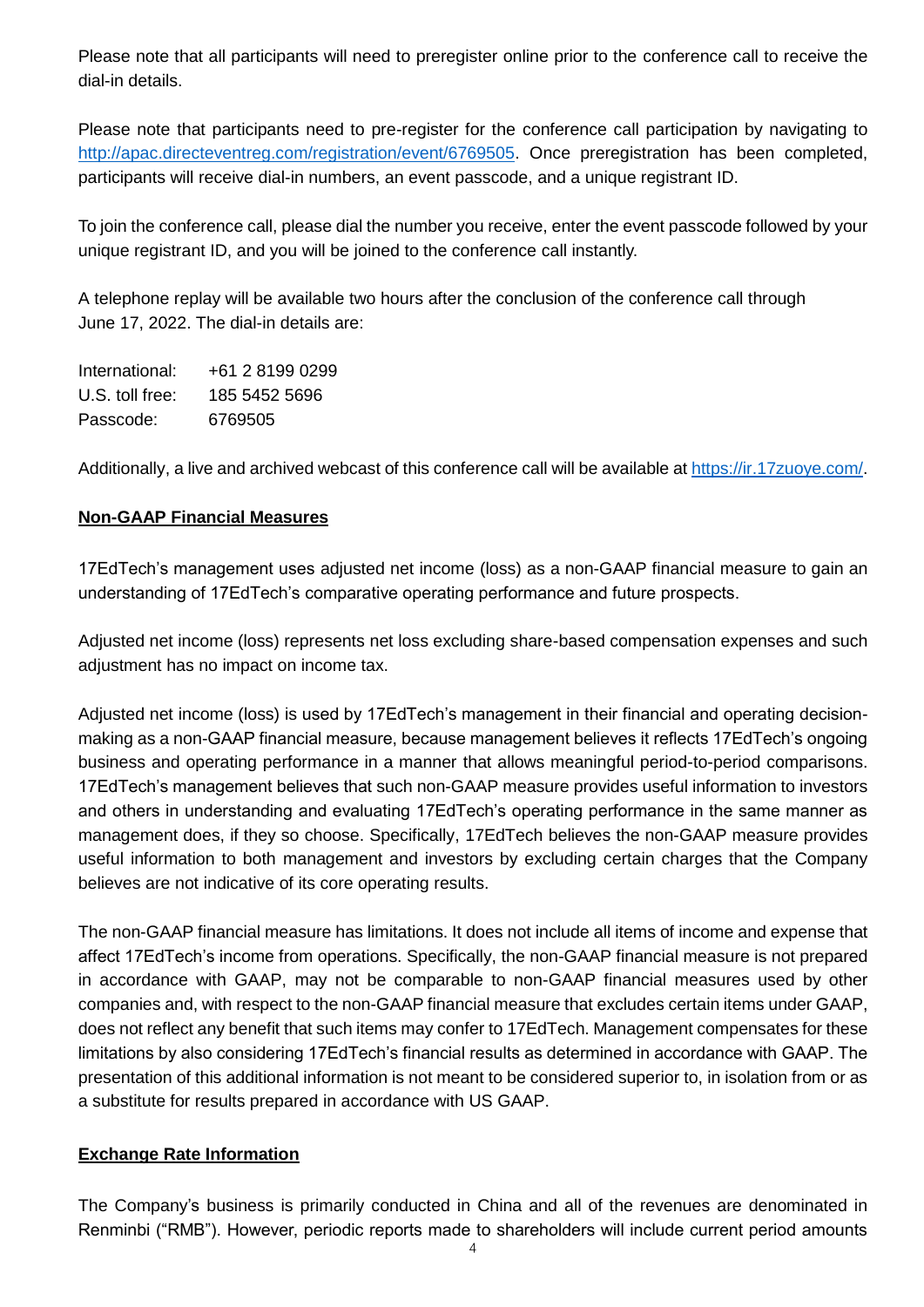translated into U.S. dollars ("USD" or "US\$") using the exchange rate as of balance sheet date, for the convenience of the readers. Translations of balances in the consolidated balance sheets and the related consolidated statements of operations, comprehensive loss, change in shareholders' deficit and cash flows from RMB into USD as of and for the three months ended March 31, 2022 are solely for the convenience of the readers and were calculated at the rate of US\$1.00=RMB6.3393 representing the noon buying rate set forth in the H.10 statistical release of the U.S. Federal Reserve Board on March 31, 2022. No representation is made that the RMB amounts could have been, or could be, converted, realized or settled into US\$ at that rate on March 31, 2022, or at any other rate.

#### **About 17 Education & Technology Group Inc.**

17 Education & Technology Group Inc. is a leading education technology company in China. The Company provides a smart in-school classroom solution that delivers data-driven teaching, learning and assessment products to teachers, students and parents. Leveraging its extensive knowledge and expertise obtained from in-school business over the past decade, the Company provides teaching and learning SaaS offerings to facilitate the digital transformation and upgrade at Chinese schools, with a focus on improving the efficiency and effectiveness of core teaching and learning scenarios such as homework assignments and in-class teaching. The Company also provides a personalized self-directed learning product to Chinese families, which is not a tutoring service. The product utilizes the Company's technology and data insights to provide personalized and targeted learning and exercise content that is aimed at improving students' learning efficiency.

#### **Safe Harbor Statement**

This announcement contains forward-looking statements. These statements are made under the "safe harbor" provisions of the United States Private Securities Litigation Reform Act of 1995. These forwardlooking statements can be identified by terminology such as "will," "expects," "anticipates," "future," "intends," "plans," "believes," "estimates" and similar statements. Statements that are not historical facts, including statements about 17EdTech's beliefs and expectations, are forward-looking statements. 17EdTech may also make written or oral forward-looking statements in its periodic reports to the SEC, in its annual report to shareholders, in press releases and other written materials and in oral statements made by its officers, directors or employees to third parties. Forward-looking statements involve inherent risks and uncertainties. A number of factors could cause actual results to differ materially from those contained in any forward-looking statement, including but not limited to the following: 17EdTech's growth strategies; its future business development, financial condition and results of operations; its ability to continue to attract and retain users; its ability to carry out its business and organization transformation, its ability to implement and grow its new business initiatives; the trends in, and size of, China's online education market; competition in and relevant government policies and regulations relating to China's online education market; its expectations regarding demand for, and market acceptance of, its products and services; its expectations regarding its relationships with business partners; general economic and business conditions; and assumptions underlying or related to any of the foregoing. Further information regarding these and other risks is included in 17EdTech's filings with the SEC. All information provided in this press release is as of the date of this press release, and 17EdTech does not undertake any obligation to update any forward-looking statement, except as required under applicable law.

#### **For investor and media inquiries, please contact:**

**17 Education & Technology Group Inc.**  Ms Lara Zhao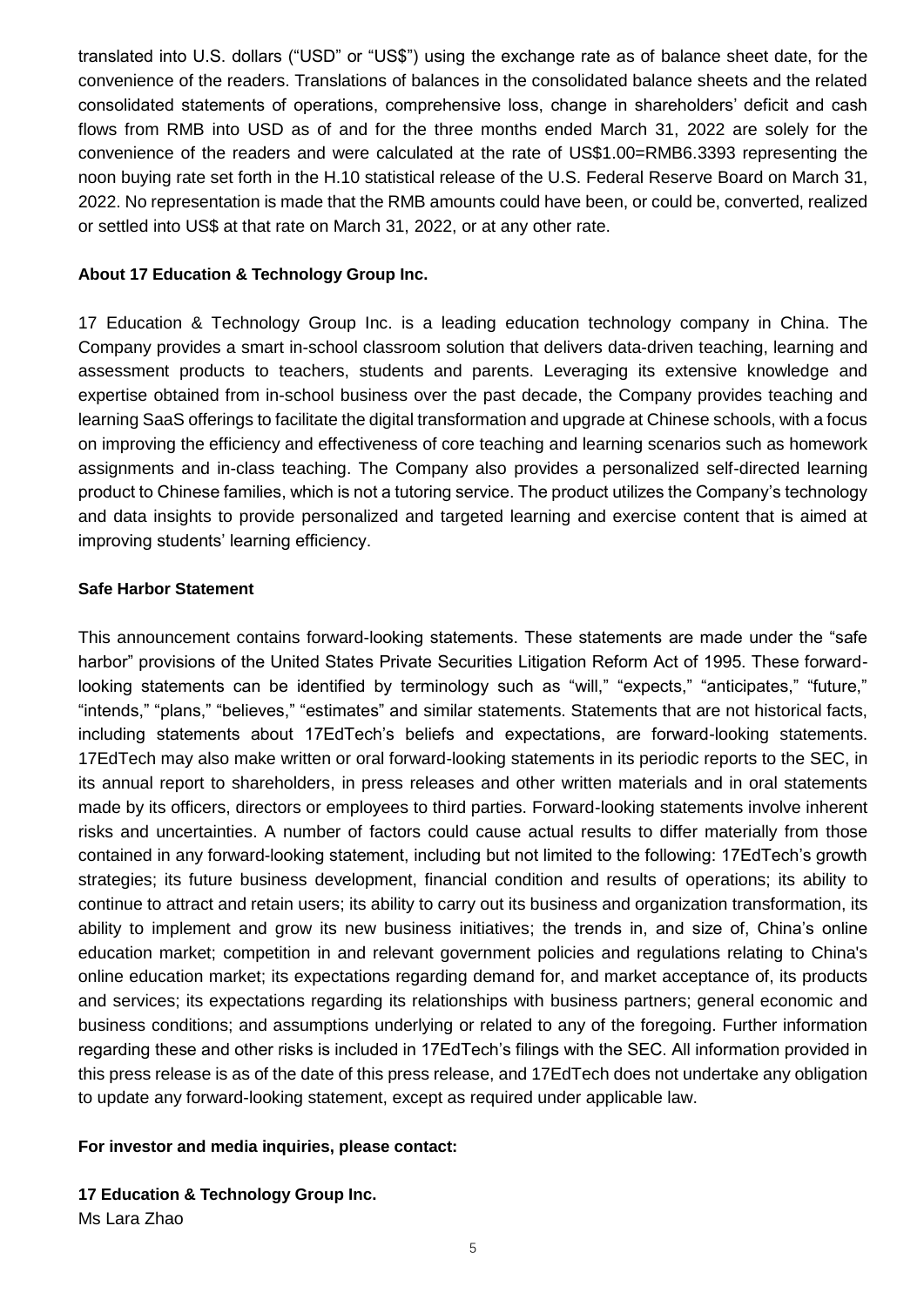# Investor Relations Manager E-mail: [ir@17zuoye.com](mailto:ir@17zuoye.com)

**Christensen** In China Eric Yuan Phone: +86-138-0111-0739 E-mail: [Eyuan@christensenir.com](mailto:Eyuan@christensenir.com)

In US Linda Bergkamp Phone: +1-480-614-3004 E-mail: [lbergkamp@christensenir.com](mailto:lbergkamp@christensenir.com)

#### **17 EDUCATION & TECHNOLOGY GROUP INC. UNAUDITED CONDENSED CONSOLIDATED BALANCE SHEETS (In thousands of RMB and USD, except for share and per ADS data, or otherwise noted)**

|                                                                                                                                                                                                                                                                                                                             | As of<br>December 31 | As of March 31,    |                    |
|-----------------------------------------------------------------------------------------------------------------------------------------------------------------------------------------------------------------------------------------------------------------------------------------------------------------------------|----------------------|--------------------|--------------------|
|                                                                                                                                                                                                                                                                                                                             | 2021<br><b>RMB</b>   | 2022<br><b>RMB</b> | 2022<br><b>USD</b> |
| <b>ASSETS</b>                                                                                                                                                                                                                                                                                                               |                      |                    |                    |
| <b>Current assets</b>                                                                                                                                                                                                                                                                                                       |                      |                    |                    |
| Cash and cash equivalents                                                                                                                                                                                                                                                                                                   | 1,180,898            | 813,384            | 128,308            |
| Prepaid expenses and other current assets                                                                                                                                                                                                                                                                                   | 161.826              | 143.873            | 22.695             |
| <b>Total current assets</b>                                                                                                                                                                                                                                                                                                 | 1,342,724            | 957,257            | 151,003            |
| <b>Non-current assets</b>                                                                                                                                                                                                                                                                                                   |                      |                    |                    |
| Property and equipment, net                                                                                                                                                                                                                                                                                                 | 69,811               | 56,099             | 8,849              |
| Right-of-use assets                                                                                                                                                                                                                                                                                                         | 153,963              | 109,500            | 17,273             |
| Other non-current assets                                                                                                                                                                                                                                                                                                    | 13,923               | 12,331             | 1,945              |
| <b>TOTAL ASSETS</b>                                                                                                                                                                                                                                                                                                         | 1,580,421            | 1,135,187          | 179,070            |
| <b>LIABILITIES</b>                                                                                                                                                                                                                                                                                                          |                      |                    |                    |
| <b>Current liabilities</b>                                                                                                                                                                                                                                                                                                  |                      |                    |                    |
| Accrued expenses and other current liabilities (including accrued<br>expenses and other current liabilities of the consolidated VIEs<br>without recourse to the Group of RMB93,115 and RMB51,019 as of<br>December 31, 2021 and March 31, 2022, respectively)<br>Deferred revenue and customer advances, current (including | 392,293              | 208,266            | 32,853             |
| deferred revenue and customer advances, current of the<br>consolidated VIEs without recourse to the Group of RMB239,267<br>and RMB27,697 as of December 31, 2021 and March 31, 2022,<br>respectively)                                                                                                                       | 243,878              | 32,097             | 5,063              |
| Operating lease liabilities, current (including operating lease liabilities,<br>current of the consolidated VIEs without recourse to the Group of<br>RMB29,113 and RMB30,024 as of December 31, 2021 and                                                                                                                    | 46,885               | 55,158             | 8,701              |
| March 31, 2022, respectively)                                                                                                                                                                                                                                                                                               |                      |                    |                    |
| <b>Total current liabilities</b>                                                                                                                                                                                                                                                                                            | 683,056              | 295,521            | 46,617             |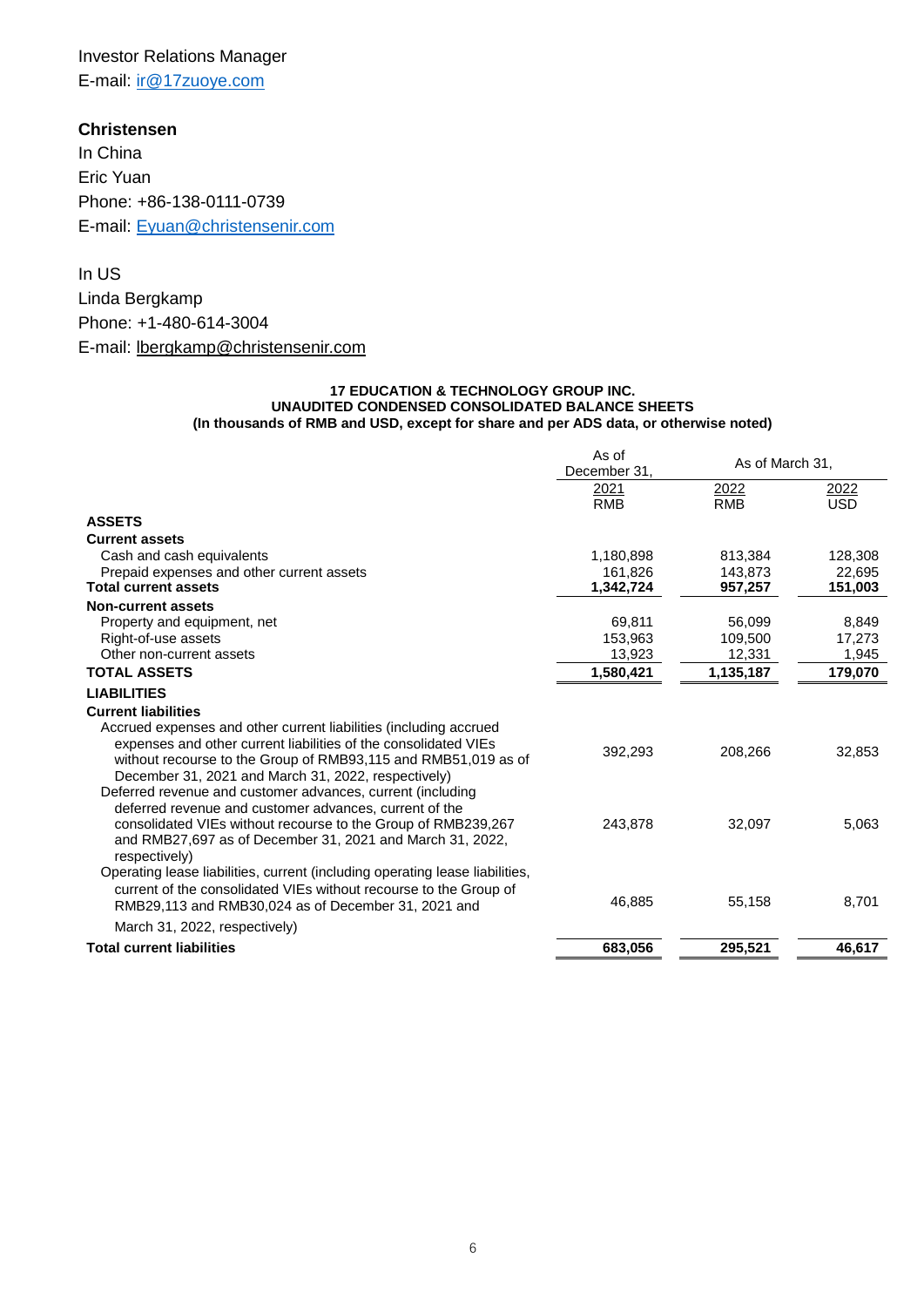|                                                                                                                                                                                                                                                   | As of<br>December 31, | As of March 31,           |                    |
|---------------------------------------------------------------------------------------------------------------------------------------------------------------------------------------------------------------------------------------------------|-----------------------|---------------------------|--------------------|
|                                                                                                                                                                                                                                                   | 2021<br><b>RMB</b>    | <u>2022</u><br><b>RMB</b> | 2022<br><b>USD</b> |
| <b>Non-current liabilities</b>                                                                                                                                                                                                                    |                       |                           |                    |
| Operating lease liabilities, non-current (including operating lease<br>liabilities, non-current of the consolidated VIEs without recourse<br>to the Group of RMB57,906 and RMB25,930 as of December 31,<br>2021 and March 31, 2022, respectively) | 100.329               | 49,124                    | 7,749              |
| <b>TOTAL LIABILITIES</b>                                                                                                                                                                                                                          | 783,385               | 344,645                   | 54,366             |
| <b>SHAREHOLDERS' EQUITY</b>                                                                                                                                                                                                                       |                       |                           |                    |
| Class A ordinary shares                                                                                                                                                                                                                           | 293                   | 294                       | 46                 |
| Class B ordinary shares                                                                                                                                                                                                                           | 38                    | 38                        | 6                  |
| Additional paid-in capital                                                                                                                                                                                                                        | 10,859,107            | 10,881,646                | 1,716,537          |
| Accumulated other comprehensive income                                                                                                                                                                                                            | 18.691                | 14.423                    | 2,275              |
| Accumulated deficit                                                                                                                                                                                                                               | (10,081,093)          | (10, 105, 859)            | (1,594,160)        |
| <b>TOTAL SHAREHOLDERS' EQUITY</b>                                                                                                                                                                                                                 | 797,036               | 790,542                   | 124,704            |
| TOTAL LIABILITIES AND SHAREHOLDERS' EQUITY                                                                                                                                                                                                        | 1,580,421             | 1,135,187                 | 179,070            |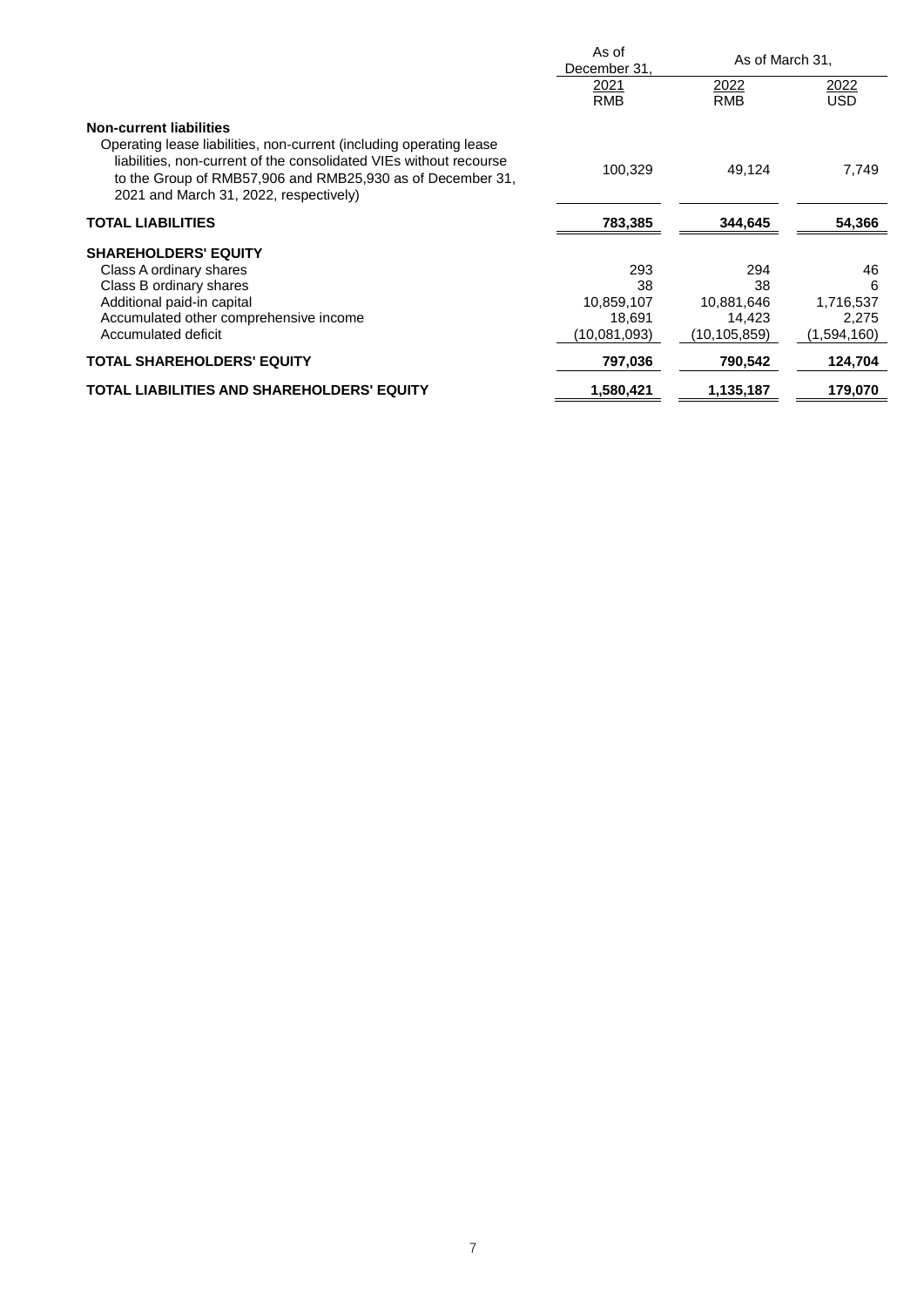#### **17 EDUCATION & TECHNOLOGY GROUP INC. UNAUDITED CONDENSED CONSOLIDATED STATEMENTS OF OPERATIONS (In thousands of RMB and USD, except for share and per ADS data, or otherwise noted)**

|                                                                                                   | For the three months ended March 31. |             |             |  |
|---------------------------------------------------------------------------------------------------|--------------------------------------|-------------|-------------|--|
|                                                                                                   | 2021                                 | 2022        | 2022        |  |
|                                                                                                   | <b>RMB</b>                           | <b>RMB</b>  | <b>USD</b>  |  |
| <b>Net revenues</b>                                                                               | 474,246                              | 233.446     | 36,825      |  |
| Cost of revenues (Note 1)                                                                         | (187,625)                            | (91, 785)   | (14, 479)   |  |
| <b>Gross profit</b>                                                                               | 286,621                              | 141,661     | 22,346      |  |
| <b>Operating expenses (Note 1)</b>                                                                |                                      |             |             |  |
| Sales and marketing expenses                                                                      | (613, 527)                           | (21, 997)   | (3,470)     |  |
| Research and development expenses                                                                 | (209,927)                            | (97, 476)   | (15, 376)   |  |
| General and administrative expenses                                                               | (129, 718)                           | (51,301)    | (8,093)     |  |
| <b>Total operating expenses</b>                                                                   | (953, 172)                           | (170,774)   | (26, 939)   |  |
| Loss from operations                                                                              | (666, 551)                           | (29, 113)   | (4, 593)    |  |
| Interest income                                                                                   | 6,997                                | 2,065       | 326         |  |
| Foreign currency exchange (loss) gain                                                             | (947)                                | 203         | 32          |  |
| Other income, net                                                                                 | 814                                  | 2,079       | 328         |  |
| Loss before provision for income tax                                                              | (659, 687)                           | (24, 766)   | (3,907)     |  |
| Income tax expenses                                                                               |                                      |             |             |  |
| <b>Net loss</b>                                                                                   | (659,687)                            | (24, 766)   | (3,907)     |  |
| Net loss available to ordinary shareholders of 17<br><b>Education &amp; Technology Group Inc.</b> | (659, 687)                           | (24, 766)   | (3,907)     |  |
| Net loss per ordinary share<br>Basic and diluted                                                  | (1.37)                               | (0.05)      | (0.01)      |  |
| Net loss per ADS (Note 2)<br>Basic and diluted                                                    | (13.70)                              | (0.50)      | (0.10)      |  |
| Weighted average shares used in calculating net loss<br>per ordinary share                        |                                      |             |             |  |
| Basic and diluted                                                                                 | 481,378,409                          | 508,608,858 | 508,608,858 |  |

Note 1: Share-based compensation expenses were included in the cost and operating expenses as follows:

|                                           |            | For the three months ended March 31, |       |  |
|-------------------------------------------|------------|--------------------------------------|-------|--|
|                                           | 2021       | 2022                                 | 2022  |  |
|                                           | <b>RMB</b> | <b>RMB</b>                           | USD   |  |
| <b>Share-based compensation expenses:</b> |            |                                      |       |  |
| Sales and marketing expenses              | 5.075      | 3.980                                | 628   |  |
| Research and development expenses         | 10.963     | 7.185                                | 1.133 |  |
| General and administrative expenses       | 54.811     | 23,480                               | 3,704 |  |
| Total                                     | 70.849     | 34.645                               | 5,465 |  |

Note 2: Each one ADS represents ten Class A ordinary shares. Effective on November 17, 2021, the Company changed the ratio of its ADS to its Class A ordinary shares from two ADSs representing five Class A ordinary shares to one ADS representing ten Class A ordinary shares. All earnings per ADS figures in this report give effect to the foregoing ADS to share ratio change.